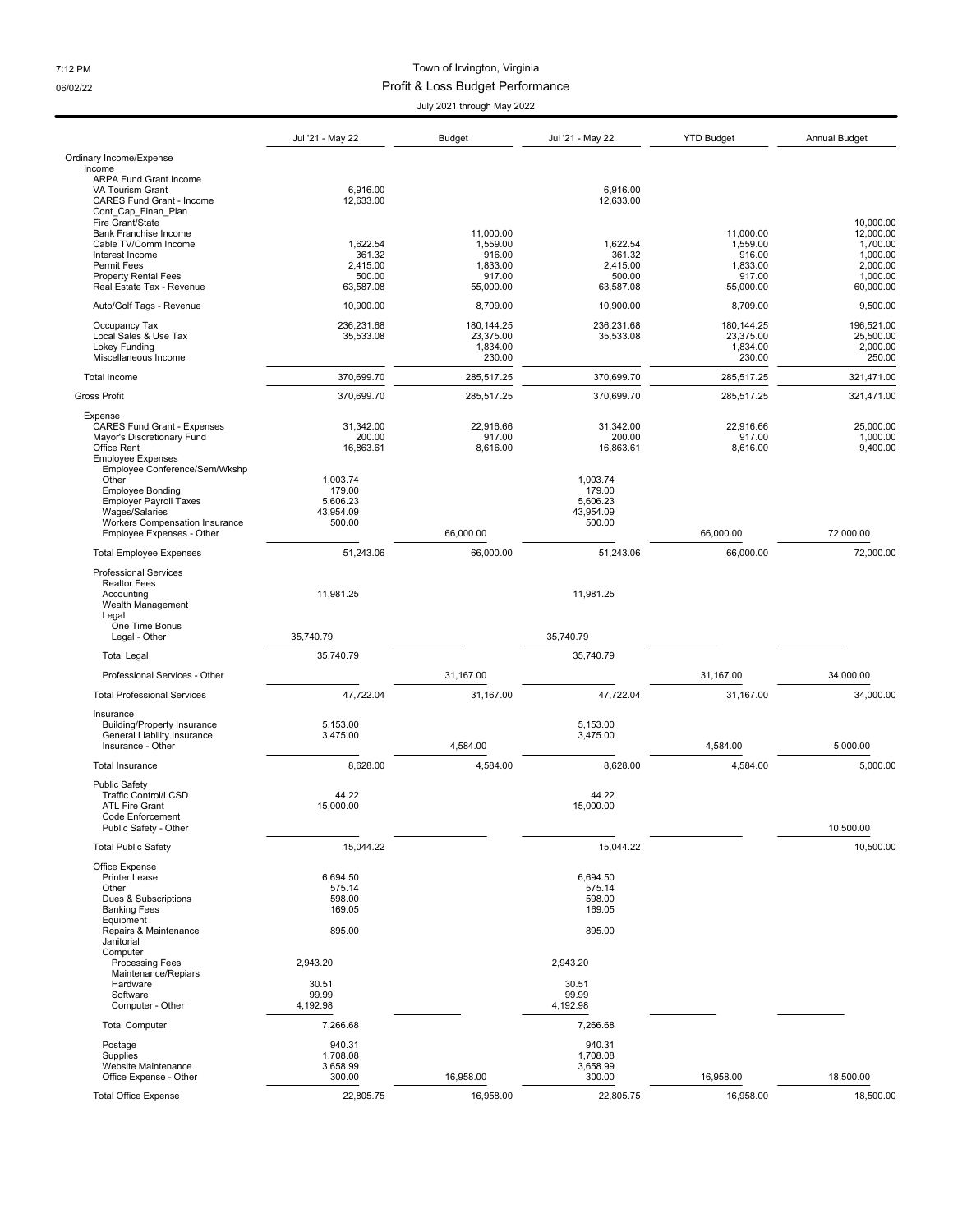|                                                                                                                                                                                                             | Jul '21 - May 22                           | <b>Budget</b>                                | Jul '21 - May 22                           | <b>YTD Budget</b>                            | <b>Annual Budget</b>                         |
|-------------------------------------------------------------------------------------------------------------------------------------------------------------------------------------------------------------|--------------------------------------------|----------------------------------------------|--------------------------------------------|----------------------------------------------|----------------------------------------------|
| <b>Municipal Expenses</b><br>PP - Collection Fee<br><b>RE Tax Collection Fee</b><br>Codification of Ordinances<br>Comprehensive Plan                                                                        | 1,030.00<br>6,358.77                       |                                              | 1,030.00<br>6,358.77                       |                                              |                                              |
| <b>Election Expenses</b><br>Municipal Expenses - Other                                                                                                                                                      | 353.97                                     | 15.584.00                                    | 353.97                                     | 15,584.00                                    | 17,000.00                                    |
| <b>Total Municipal Expenses</b>                                                                                                                                                                             | 7,742.74                                   | 15,584.00                                    | 7,742.74                                   | 15,584.00                                    | 17,000.00                                    |
| <b>Town Council Expenses</b><br><b>Town Council Minutes</b><br><b>Public Notices</b><br>Conferences/Seminars/Workshops<br>Town Council Expenses - Other                                                     | 1,777.50<br>2,562.07<br>383.21             | 2,750.00                                     | 1,777.50<br>2,562.07<br>383.21             | 2,750.00                                     | 3,000.00                                     |
| <b>Total Town Council Expenses</b>                                                                                                                                                                          | 4,722.78                                   | 2,750.00                                     | 4,722.78                                   | 2,750.00                                     | 3,000.00                                     |
| <b>Planning Commission Expenses</b><br><b>Public Notices</b><br>Conferences/Seminars/Workshops<br>Planning Commission Expenses -                                                                            | 90.00<br>7.90                              | 30,250.00                                    | 90.00<br>7.90                              | 30,250.00                                    | 33,000.00                                    |
| <b>Total Planning Commission Expenses</b>                                                                                                                                                                   | 97.90                                      | 30,250.00                                    | 97.90                                      | 30,250.00                                    | 33,000.00                                    |
| Utilities<br><b>Heating Fuel</b><br>Electricity<br><b>Street Lights</b><br>Town Office<br>Electricity - Other                                                                                               | 715.40<br>6,168.96<br>1,286.12<br>92.57    |                                              | 715.40<br>6,168.96<br>1,286.12<br>92.57    |                                              |                                              |
| <b>Total Electricity</b>                                                                                                                                                                                    | 7,547.65                                   |                                              | 7,547.65                                   |                                              |                                              |
| Internet<br>Telephone<br>Water<br>Utilities-Recreation<br>Utilities - Other                                                                                                                                 | 827.63<br>1,364.75<br>208.80<br>1,713.18   | 13,750.00                                    | 827.63<br>1,364.75<br>208.80<br>1,713.18   | 13,750.00                                    | 15,000.00                                    |
| <b>Total Utilities</b>                                                                                                                                                                                      | 12,377.41                                  | 13,750.00                                    | 12,377.41                                  | 13,750.00                                    | 15,000.00                                    |
| <b>Town Maintenance</b><br>Refuse & Debris Removal<br>Grounds/Landscape<br>Town Maintenance - Other                                                                                                         | 864.53<br>6,195.00                         | 13,750.00                                    | 864.53<br>6,195.00                         | 13,750.00                                    | 15,000.00                                    |
| <b>Total Town Maintenance</b>                                                                                                                                                                               | 7,059.53                                   | 13,750.00                                    | 7,059.53                                   | 13,750.00                                    | 15,000.00                                    |
| Community Support /Tourism<br><b>Irvington Crab Festival</b><br><b>Charitable Donations</b><br>Steamboat Era Museum (501c3)<br>Lancaster Community Library<br>Fire & Rescue<br>Charitable Donations - Other | 3,750.00<br>1,090.00                       | 1,100.00<br>2,291.67<br>1,833.33<br>2,291.67 | 3,750.00<br>1.090.00                       | 1,100.00<br>2,291.67<br>1,833.33<br>2,291.67 | 1,200.00<br>2,500.00<br>2,000.00<br>2,500.00 |
| <b>Total Charitable Donations</b>                                                                                                                                                                           | 4.840.00                                   | 6,416.67                                     | 4,840.00                                   | 6,416.67                                     | 7,000.00                                     |
| <b>Community Events</b><br>Irvington Golf Tourney<br>July 4th Parade/Concert                                                                                                                                | 2,000.00<br>394.14                         | 1,833.34<br>4,583.34                         | 2,000.00<br>394.14                         | 1,833.34<br>4,583.34                         | 2,000.00<br>5,000.00                         |
| <b>Total Community Events</b>                                                                                                                                                                               | 2,394.14                                   | 6,416.68                                     | 2,394.14                                   | 6,416.68                                     | 7,000.00                                     |
| Town Commons/Tennis Cts/Gazebo<br>Flags/Banners<br>Maintenance & Repair<br>Hardware<br>Flags/Banners - Other                                                                                                | 1.000.00<br>3,058.06                       | 9,166.66                                     | 1,000.00<br>3,058.06                       | 9,166.66                                     | 10,000.00                                    |
| <b>Total Flags/Banners</b>                                                                                                                                                                                  | 4,058.06                                   | 9,166.66                                     | 4,058.06                                   | 9,166.66                                     | 10,000.00                                    |
| Flack Shack<br>Steamboat Era Museum<br>Trolley, Town of Kilmarnock<br>Virginia River Realm<br>Misc Community Support & Touris<br>Town WiFi                                                                  | 2,400.00<br>500.00<br>2,000.00<br>1,200.00 | 458.34<br>1,833.34<br>229.17                 | 2,400.00<br>500.00<br>2,000.00<br>1,200.00 | 458.34<br>1,833.34<br>229.17                 | 500.00<br>2,000.00<br>250.00                 |
| <b>Total Community Support /Tourism</b>                                                                                                                                                                     | 17,392.20                                  | 25,620.86                                    | 17,392.20                                  | 25,620.86                                    | 27,950.00                                    |
| Miscellaneous Expense<br>Flowers                                                                                                                                                                            | 150.00                                     |                                              | 150.00                                     |                                              |                                              |
| <b>Total Miscellaneous Expense</b>                                                                                                                                                                          | 150.00                                     |                                              | 150.00                                     |                                              |                                              |

Reconciliation Discrepancies